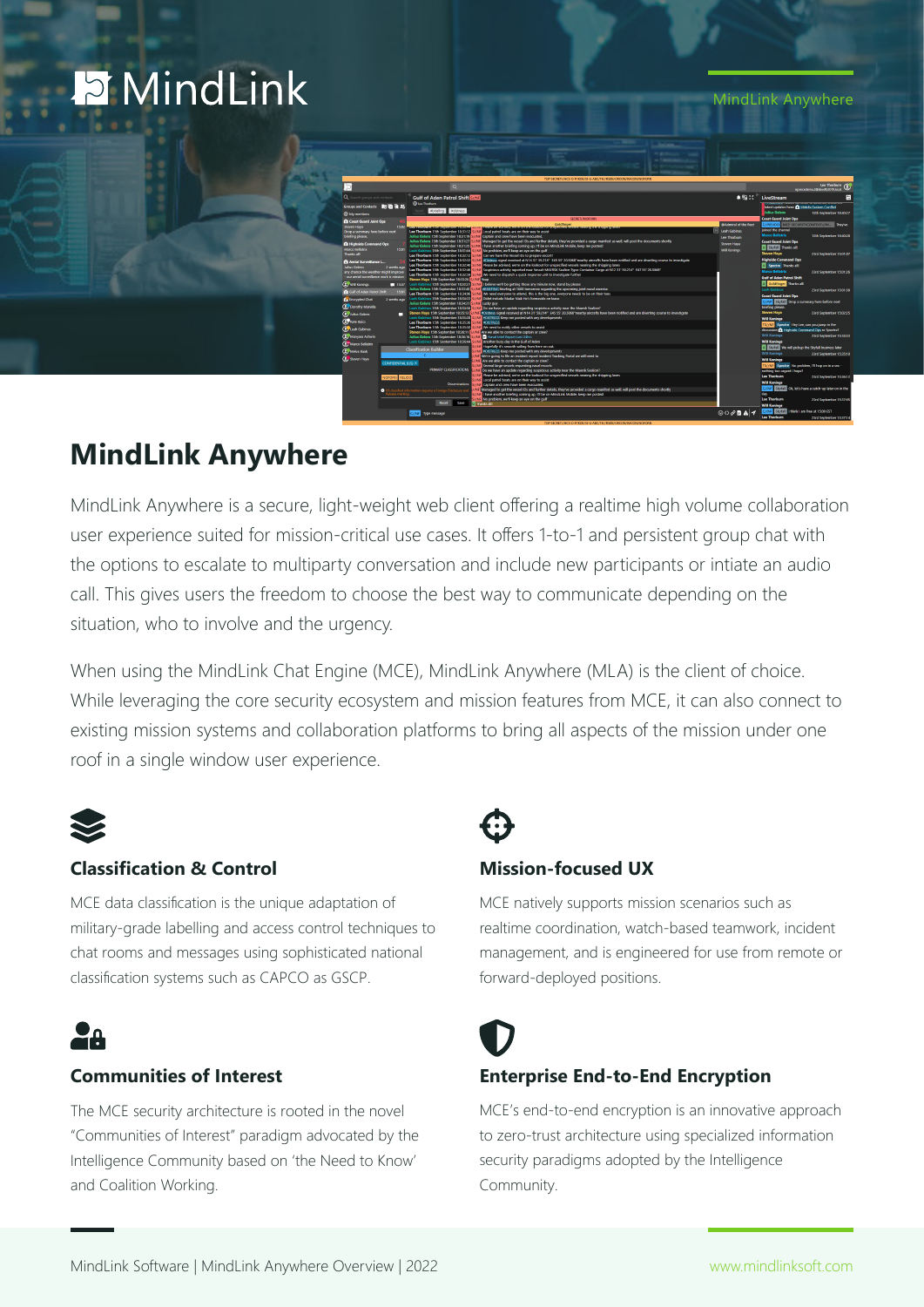

## Chat and Collaboration with a Mission Focus:

#### **User Experience**

MindLink Anywhere is designed as a single-pane of glass user experience presenting users a view of missioncritical information in realtime.

It offers users the ability to monitor and engage in multiple conversations from a single browser window. It allows users to maintain a realtime overview of mission-critical information being exchanged as events unfold.

This builds situational awareness across the mission theatre and at a user level.

#### **Rich Messaging Features**

MindLink Anywhere is a chat web-client with familiar, modern, messaging features common to most chat applications in addition to its mission-focussed capabilities.

It is a powerful mission-focused chat application but functions like you would expect a standard chat application to, with options for hashtags; mentions; emojis; and more. Share mission information with team mates and partners through familiar realtime chat.

This encourages information flow across the mission theatre through easy to use collaboration experience. mission activities, events, and outcomes, in realtime.

#### **Filtering & Notifications**

MindLink Anywhere is host to filtering and notification options to catch specific messages and alert users to important content exchanges in realtime.

It supports users in their ability to identify and distinguish information that is critical as and when it is received particularly in scenarios where high volumes of information are exchanged.

This reduces the lead time to identify and relay mission-critical information between users across large volumes of information.

|                                                                                                                                                                                                                                                                                                                                                                                                                                                                                                                                                                                                                                                                                                                 |                                                                                                                                                                                                                                                                                                                                                                                                                                                                                                                                                                                                                                                                                                                                                                                                                                                                                                                                                                                                                                                                                                                                                                                            | TOP SECRET//HCS-O-P/KDK/SI-G-ABC/TK//RSEN/ORCON/IMCON/NOFORN                                                                                                                                                                                                                                                                                                                                                                                                                                                                                                                                                                                                                                                                                                                                                                                                                                                                                                                                                                                                                                                                                                                                                                                                                                                                                                                                                                                                                                                                                                                                                                                                                                                                                                                                                                                                                                                                                                                                                                                                                                                                                                                                                                                                                                                                                                                                                                                                                                                                                                                                                                                      |                                                                                                           |                                                                                                                                                                                                                                                                                                                                                                                                                                                                                                                                                                                                                                                                                                                                                                                                                                                                                                                                                       |                                                                                                                                                                                                                                                                           |  |  |
|-----------------------------------------------------------------------------------------------------------------------------------------------------------------------------------------------------------------------------------------------------------------------------------------------------------------------------------------------------------------------------------------------------------------------------------------------------------------------------------------------------------------------------------------------------------------------------------------------------------------------------------------------------------------------------------------------------------------|--------------------------------------------------------------------------------------------------------------------------------------------------------------------------------------------------------------------------------------------------------------------------------------------------------------------------------------------------------------------------------------------------------------------------------------------------------------------------------------------------------------------------------------------------------------------------------------------------------------------------------------------------------------------------------------------------------------------------------------------------------------------------------------------------------------------------------------------------------------------------------------------------------------------------------------------------------------------------------------------------------------------------------------------------------------------------------------------------------------------------------------------------------------------------------------------|---------------------------------------------------------------------------------------------------------------------------------------------------------------------------------------------------------------------------------------------------------------------------------------------------------------------------------------------------------------------------------------------------------------------------------------------------------------------------------------------------------------------------------------------------------------------------------------------------------------------------------------------------------------------------------------------------------------------------------------------------------------------------------------------------------------------------------------------------------------------------------------------------------------------------------------------------------------------------------------------------------------------------------------------------------------------------------------------------------------------------------------------------------------------------------------------------------------------------------------------------------------------------------------------------------------------------------------------------------------------------------------------------------------------------------------------------------------------------------------------------------------------------------------------------------------------------------------------------------------------------------------------------------------------------------------------------------------------------------------------------------------------------------------------------------------------------------------------------------------------------------------------------------------------------------------------------------------------------------------------------------------------------------------------------------------------------------------------------------------------------------------------------------------------------------------------------------------------------------------------------------------------------------------------------------------------------------------------------------------------------------------------------------------------------------------------------------------------------------------------------------------------------------------------------------------------------------------------------------------------------------------------------|-----------------------------------------------------------------------------------------------------------|-------------------------------------------------------------------------------------------------------------------------------------------------------------------------------------------------------------------------------------------------------------------------------------------------------------------------------------------------------------------------------------------------------------------------------------------------------------------------------------------------------------------------------------------------------------------------------------------------------------------------------------------------------------------------------------------------------------------------------------------------------------------------------------------------------------------------------------------------------------------------------------------------------------------------------------------------------|---------------------------------------------------------------------------------------------------------------------------------------------------------------------------------------------------------------------------------------------------------------------------|--|--|
| ाज                                                                                                                                                                                                                                                                                                                                                                                                                                                                                                                                                                                                                                                                                                              | $\alpha$                                                                                                                                                                                                                                                                                                                                                                                                                                                                                                                                                                                                                                                                                                                                                                                                                                                                                                                                                                                                                                                                                                                                                                                   |                                                                                                                                                                                                                                                                                                                                                                                                                                                                                                                                                                                                                                                                                                                                                                                                                                                                                                                                                                                                                                                                                                                                                                                                                                                                                                                                                                                                                                                                                                                                                                                                                                                                                                                                                                                                                                                                                                                                                                                                                                                                                                                                                                                                                                                                                                                                                                                                                                                                                                                                                                                                                                                   |                                                                                                           |                                                                                                                                                                                                                                                                                                                                                                                                                                                                                                                                                                                                                                                                                                                                                                                                                                                                                                                                                       | Lee Thorburn<br>G<br>sip:mcedemo.2@devsfb2019.local                                                                                                                                                                                                                       |  |  |
| Q Search groups and contacts                                                                                                                                                                                                                                                                                                                                                                                                                                                                                                                                                                                                                                                                                    | <b>Gulf of Aden Patrol Shift S//NE</b>                                                                                                                                                                                                                                                                                                                                                                                                                                                                                                                                                                                                                                                                                                                                                                                                                                                                                                                                                                                                                                                                                                                                                     |                                                                                                                                                                                                                                                                                                                                                                                                                                                                                                                                                                                                                                                                                                                                                                                                                                                                                                                                                                                                                                                                                                                                                                                                                                                                                                                                                                                                                                                                                                                                                                                                                                                                                                                                                                                                                                                                                                                                                                                                                                                                                                                                                                                                                                                                                                                                                                                                                                                                                                                                                                                                                                                   |                                                                                                           | ▲ 點 ※ LiveStream                                                                                                                                                                                                                                                                                                                                                                                                                                                                                                                                                                                                                                                                                                                                                                                                                                                                                                                                      |                                                                                                                                                                                                                                                                           |  |  |
| Groups and Contacts <b>to B R</b> 25<br>@ My mentions                                                                                                                                                                                                                                                                                                                                                                                                                                                                                                                                                                                                                                                           | @ Lee Thorburn<br>#briefing #distress                                                                                                                                                                                                                                                                                                                                                                                                                                                                                                                                                                                                                                                                                                                                                                                                                                                                                                                                                                                                                                                                                                                                                      |                                                                                                                                                                                                                                                                                                                                                                                                                                                                                                                                                                                                                                                                                                                                                                                                                                                                                                                                                                                                                                                                                                                                                                                                                                                                                                                                                                                                                                                                                                                                                                                                                                                                                                                                                                                                                                                                                                                                                                                                                                                                                                                                                                                                                                                                                                                                                                                                                                                                                                                                                                                                                                                   |                                                                                                           | latest updates here: <a> Middle Eastern Conflict<br/><b>Julius Gelens</b></a>                                                                                                                                                                                                                                                                                                                                                                                                                                                                                                                                                                                                                                                                                                                                                                                                                                                                         | 15th September 18:40:27                                                                                                                                                                                                                                                   |  |  |
| Coast Guard Joint Ops<br>Steven Haya<br>15:02<br>Drop a summary here before next<br>briefing please.<br><b>A</b> Highside Command Ops<br><b>Marco Bellatrix</b><br>15:01<br>Thanks all!<br>Acrial Surveillance L<br><b>Julius Gelens</b><br>2 weeks ago<br>any chance the weather might improve<br>- our aerial surveillance work is mission<br>C Will Konings<br>15:37<br><b>A</b> Gulf of Aden Patrol Shift<br>15:01<br><b>Encrypted Chat</b><br>2 weeks ago<br>Corothy Mariella<br><b>C</b> ulius Gelens<br>п<br>Kate Baics<br><b>Q</b> Leah Gabinus<br>(2, Manyara Ashwin<br>C Marco Bellatrix<br><b>4</b> Melva Baak<br>Steven Haya<br><b>CONFIDENTIAL (US) X</b><br>NOFORN RELIDO<br><b>Jease marking</b> | Lee Thorburn 15th September 18:31:12 S//NI<br>Julius Gelens 15th September 18:31:19 S//NF<br>Julius Gelens 15th September 18:31:27 S//N<br>Julius Gelens 15th September 18:31:35<br>Leah Gabinus 15th September 18:31:44<br>Lee Thorburn 15th September 18:32:12<br>Lee Thorburn 15th September 18:32:32<br>Lee Thorburn 15th September 18:32:40<br>Lee Thorburn 15th September 18:32:46<br>Lee Thorburn 15th September 18:32:59<br>Steven Hava 15th September 18:33:26 S/<br>Leah Gabinus 15th September 18:33:31<br>Julius Gelens 15th September 18:33:40<br>Lee Thorburn 15th September 18:34:06<br>Leah Gabinus 15th September 18:34:22 S//N<br>Julius Gelens 15th September 18:34:31 S//NF Lucky guy<br>Steven Haya 15th September 18:35:13 S//N<br>Leah Gabinus 15th September 18:35:28 S//NF<br>Lee Thorburn 15th September 18:35:36<br>Lee Thorburn 15th September 18:35:50<br>Steven Haya 15th September 18:36:11<br>Julius Gelens 15th September 18:36:16 S//N<br>Leah Gabinus 15th September 18:36:44 S//NF<br><b>Classification Builder</b><br><b>PRIMARY CLASSIFICATIONS</b><br><b>Disseminations</b><br><b>O</b> US classified information requires a Foreign Disclosure and | <b>SECRET//NOFORN</b><br>Goldfinger<br>последните принимати становите в село<br>Local patrol boats are on their way to assist<br>Captain and crew have been evacuated.<br>Managed to get the vessel IDs and further details, they've provided a cargo manifest as well, will post the documents shortly<br>I have another briefing coming up, I'll be on MindLink Mobile, keep me posted!<br>No problem, we'll keep an eve on the gulf<br>S//NF<br>Can we have the Vessel IDs to prepare escort?<br>#Distress signal received at N14 31' 59.214" E45 55' 20.5068"nearby aircrafts have been notified and are diverting course to investigate<br>Please be advised, we're on the lookout for unspecified vessels nearing the shipping lanes<br>Suspicious activity reported near Vessel: MAERSK Sealion Type: Container Cargo at N12 31' 59.214" E47 55' 20.5068"<br>$5/7$ NI<br>We need to dispatch a quick response unit to investigate further<br><b>Yeap</b><br>I believe we'll be getting those any minute now, stand by please<br>#BRIEFING Briefing at 1600 tomorrow regarding the upcoming joint naval exercise<br>We need everyone to attend, this is the big one, everyone needs to be on their toes<br>Didnt include Madar Niak He's homeside on leave<br>Leah Gabinus 15th September 18:34:56 S//NF Do we have an update regarding suspicious activity near the Maersk Sealion?<br>#Distress signal received at N14 31' 59.214" E45 55' 20.5068"nearby aircrafts have been notified and are diverting course to investigate<br>#DISTRESS Keep me posted with any developments<br>#DISTRESS<br>We need to notify other vessels to assist<br>Are we able to contact the captain or crew?<br>Naval Intel Report Last 24hrs<br>Another busy day in the Gulf of Aden<br>Hopefully it's smooth sailing from here on out.<br>5//N<br>#DISTRESS Keep me posted with any developments<br>S//NF<br>We're going to file an incident report Incident Tracking Portal we will need to<br>Are we able to contact the captain or crew?<br>3/7N<br>Several large vessels requesting naval escorts<br>5//NF<br>Do we have an update regarding suspicious activity near the Maersk Sealion?<br><b>I/NE</b><br>Please be advised, we're on the lookout for unspecified vessels nearing the shipping lanes<br>S//N<br>S//NF Local patrol boats are on their way to assist<br>Captain and crew have been evacuated.<br>S//NI<br>Managed to get the vessel IDs and further details, they've provided a cargo manifest as well, will post the documents shortly<br>/N<br>6//NF I have another briefing coming up, I'll be on MindLink Mobile, keep me posted! | @Admiral of the fleet<br><b>Leah Gabinus</b><br>Lee Thorburn<br><b>Steven Hava</b><br><b>Will Konings</b> | <b>Coast Guard Joint Ops</b><br>C//RELIDO MCE-SECURITYCONTEXT://M They've<br>ioined the channel<br><b>Marco Bellatrix</b><br><b>Coast Guard Joint Ops</b><br>U Skyfall Thanks all!<br><b>Steven Haya</b><br><b>Highside Command Ops</b><br><b>VI Spectre Thanks all!</b><br><b>Marco Bellatrix</b><br><b>Gulf of Aden Patrol Shift</b><br>U Goldfinger Thanks all!<br><b>Leah Gabinus</b><br><b>Coast Guard Joint Ops</b><br>C//NF Skyfall Drop a summary here before next<br>briefing please.<br><b>Steven Hava</b><br><b>Will Koninas</b><br>TS//NE Spectre Hey Lee, can you jump in the<br>discussion <b>A</b> Highside Command Ops re Spectre?<br><b>Will Koninas</b><br><b>Will Konings</b><br>U Skyfall We will pickup the Skyfall business later<br><b>Will Konings</b><br><b>Will Konings</b><br>TS//NF Spectre No problem, I'll hop on in a sec-<br>nothing too urgent I hope?<br><b>Lee Thorburn</b><br><b>Will Konings</b><br>C//NF<br>day | 15th September 18:40:28<br>23rd September 15:01:07<br>23rd September 15:01:26<br>23rd September 15:01:38<br>23rd September 15:02:25<br>23rd September 15:34:53<br>23rd September 15:35:10<br>23rd September 15:36:12<br>Skyfall Ok, let's have a catch-up later on in the |  |  |
|                                                                                                                                                                                                                                                                                                                                                                                                                                                                                                                                                                                                                                                                                                                 | Reset<br>Save                                                                                                                                                                                                                                                                                                                                                                                                                                                                                                                                                                                                                                                                                                                                                                                                                                                                                                                                                                                                                                                                                                                                                                              | //NF No problem, we'll keep an eye on the gulf<br>U Thanks all!                                                                                                                                                                                                                                                                                                                                                                                                                                                                                                                                                                                                                                                                                                                                                                                                                                                                                                                                                                                                                                                                                                                                                                                                                                                                                                                                                                                                                                                                                                                                                                                                                                                                                                                                                                                                                                                                                                                                                                                                                                                                                                                                                                                                                                                                                                                                                                                                                                                                                                                                                                                   |                                                                                                           | <b>Lee Thorburn</b><br><b>Will Koninas</b>                                                                                                                                                                                                                                                                                                                                                                                                                                                                                                                                                                                                                                                                                                                                                                                                                                                                                                            | 23rd September 15:37:05                                                                                                                                                                                                                                                   |  |  |
|                                                                                                                                                                                                                                                                                                                                                                                                                                                                                                                                                                                                                                                                                                                 | $2$ //NF<br>Type message                                                                                                                                                                                                                                                                                                                                                                                                                                                                                                                                                                                                                                                                                                                                                                                                                                                                                                                                                                                                                                                                                                                                                                   |                                                                                                                                                                                                                                                                                                                                                                                                                                                                                                                                                                                                                                                                                                                                                                                                                                                                                                                                                                                                                                                                                                                                                                                                                                                                                                                                                                                                                                                                                                                                                                                                                                                                                                                                                                                                                                                                                                                                                                                                                                                                                                                                                                                                                                                                                                                                                                                                                                                                                                                                                                                                                                                   | $\odot \oslash \oslash \blacksquare$                                                                      | C//NF Skyfall I think I am free at 15:00 EST<br><b>Lee Thorburn</b>                                                                                                                                                                                                                                                                                                                                                                                                                                                                                                                                                                                                                                                                                                                                                                                                                                                                                   | 23rd September 15:37:14                                                                                                                                                                                                                                                   |  |  |

*Secure collaboration using MCE and MindLink Anywhere*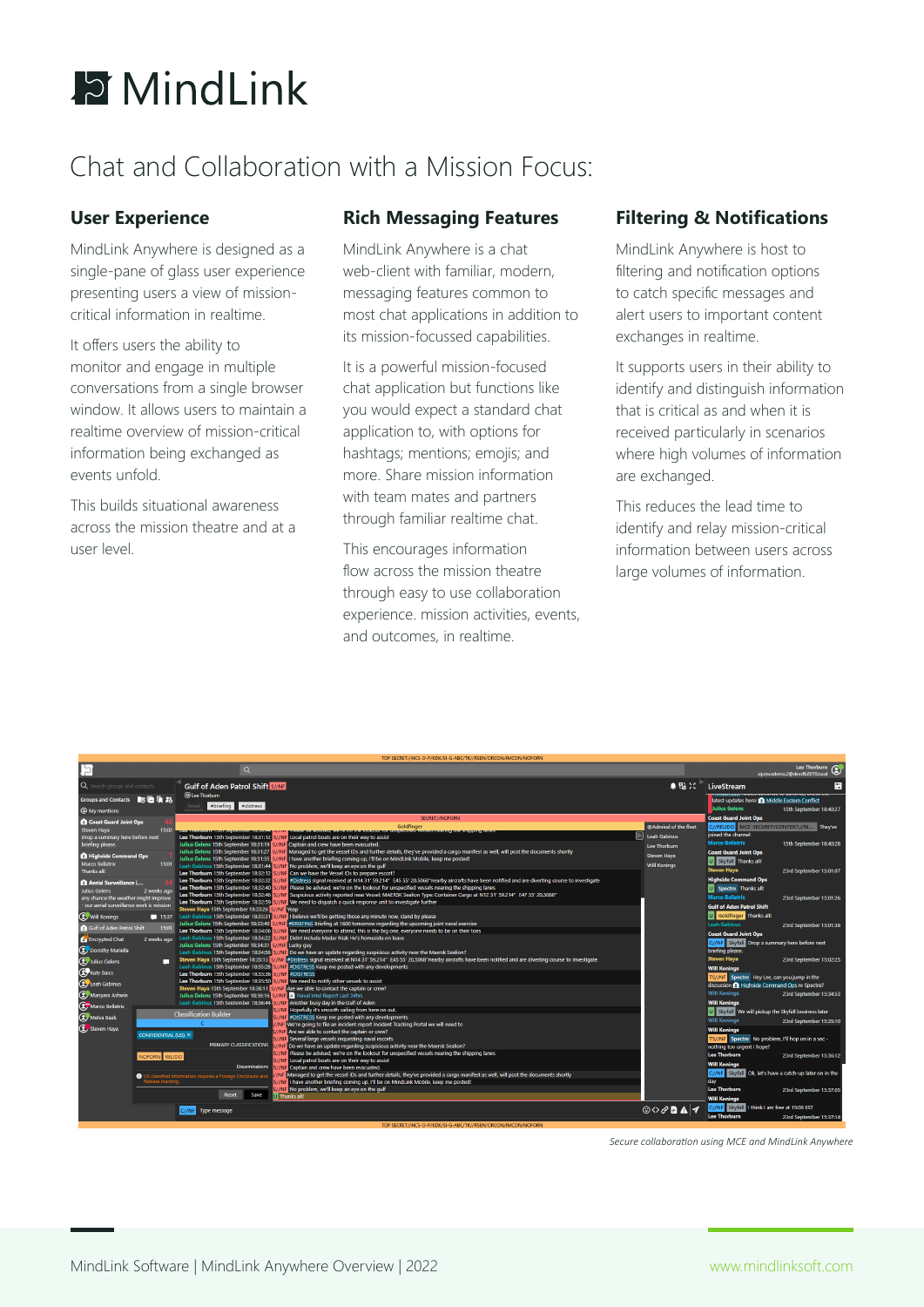# **E** MindLink

# Next-generation Security Ecosystem:

#### **Native, Secure Data Handling**

MindLink Anywhere protects highly sensitive information using techniques that have been developed and iterated on over the past 50-60 years by the Intelligence Community which involve technology, human policy and behaviour.

It leverages a set of prescribed mechanisms to keep this data secure. Modelled this to meet niche requirements for intelligence and defense, part of that is classification, cois, and clearly labelling everything.

This is provided as a native capability to promote transparency how data is being organised and handled to prevent spillage and weaknesses and doesn't involve additional components to ensure correct data handling.

#### **Multitenant Access**

MindLink Anywhere serves as the access point to a multitenant chat estate. Users sign on to the web client to collaborate and coordinate with authorised, external, mission or coalition partners.

It offers a centralised approach with rapid on-boarding for mission partners to collaborate within secure compartments on the same system.

This promotes operational agility as it allows for the secure and efficient sharing of missioncritical information in an interorganisational setting on a single platform.

#### **Classification Labelling**

MindLink Anywhere supports government-mandated classification labelling for all conversations, messages, and content.

It ensures message content is organized and displayed appropriately, whilst crossreferencing security clearances of each user with the sensitivity and releasability assigned to each user.

This encourages collaboration around highly sensitive topics, whilst applying necessary handling techniques to mitigate data loss or spillage.

# Integration Possibilities with Existing Systems:



#### **API Integrations for Mission Systems**

Send and receive information from MindLink Anywhere to/from other mission systems using the MindLink API. Helps the mission execute efficiently This reduces the cognitive load for users as they can automate and manage tasks involving other mission systems within MindLink Anywhere.

#### **Connect with Existing Chat Systems**

Bridge communications from different systems in a single interface for a unified user experience. Drives user adoption by transitioning onto MindLink with connectivity to existing systems. Low risk migration. More of a transition vs. on/off.